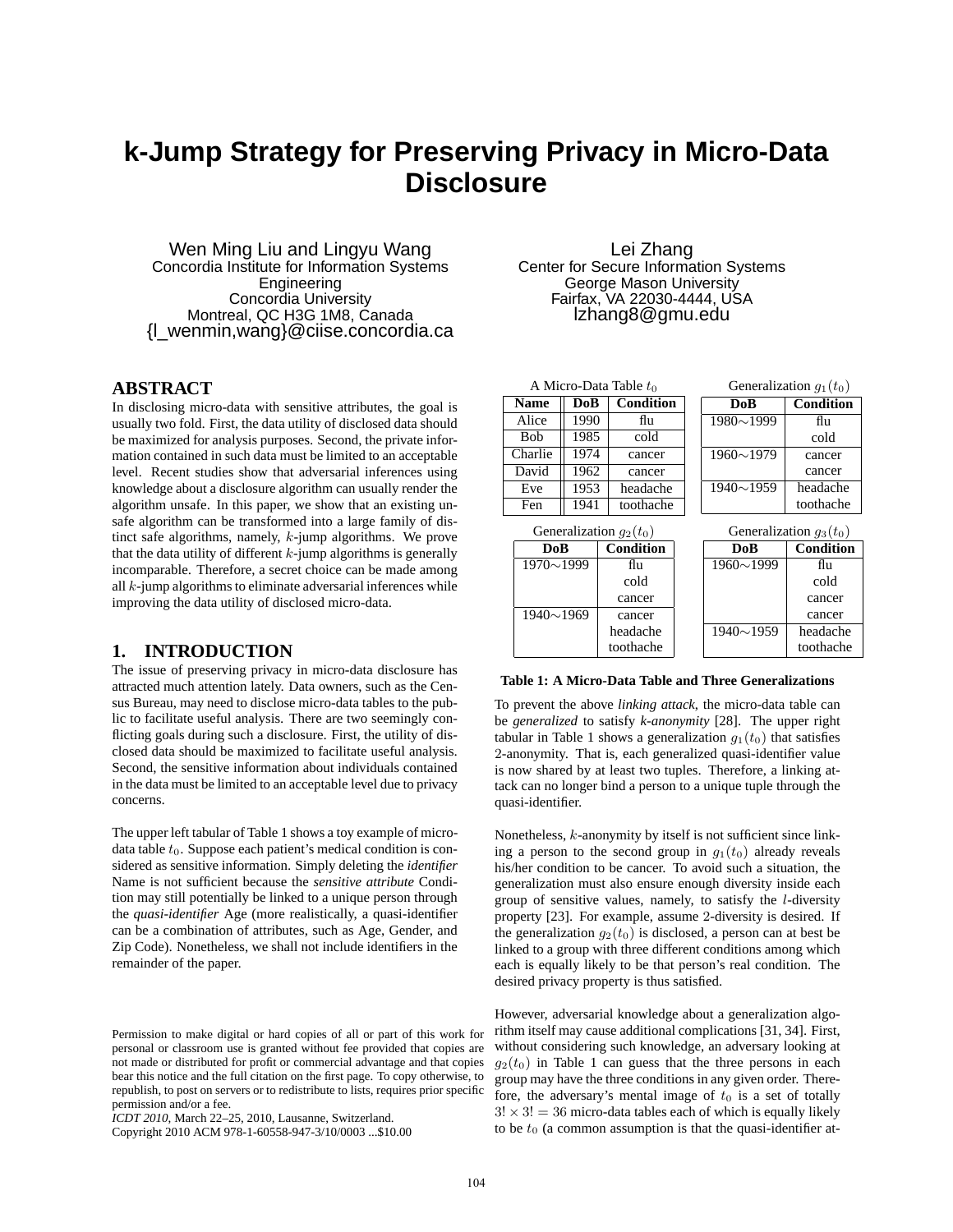tribute, such as  $Age$  in  $t_0$ , is public knowledge). We shall call this set of tables the *permutation set*. The left-hand side of Table 2 shows two example tables in the permutation set (with the identifier Name deleted).

|      | $t_{1}$          | $g_1(t_1)$       |                  |  |
|------|------------------|------------------|------------------|--|
| DoB  | <b>Condition</b> | DoB              | <b>Condition</b> |  |
| 1990 | cancer           | $1980 \sim 1999$ | cancer           |  |
| 1985 | flu              |                  | flu              |  |
| 1974 | cold             | $1960 \sim 1979$ | cold             |  |
| 1962 | cancer           |                  | cancer           |  |
| 1953 | headache         | $1940 \sim 1959$ | headache         |  |
| 1941 | toothache        |                  | toothache        |  |
|      | t2               | $q_1(t_2)$       |                  |  |
| DoB  | <b>Condition</b> | DoB              | <b>Condition</b> |  |
|      |                  |                  |                  |  |
| 1990 | cold             | $1980 \sim 1999$ | cold             |  |
| 1985 | flu              |                  | flu              |  |
| 1974 | cancer           | $1960 \sim 1979$ | cancer           |  |
| 1962 | cancer           |                  | cancer           |  |
| 1953 | headache         | $1940 \sim 1959$ | headache         |  |

**Table 2: Two Tables in the Permutation Set and Their Corresponding Generalizations under** g<sup>1</sup>

Next, assume an adversary knows the generalization algorithm has considered  $g_1(t_0)$  before it discloses  $g_2(t_0)$ . This knowledge will enable the adversary to exclude some invalid guesses from the permutation set. For example, in Table 2,  $t_1$  is not a valid guess, because  $g_1(t_1)$  satisfies 2-diversity and should have been disclosed instead of  $g_2(t_0)$ . On the other hand,  $t_2$ is a valid guess since  $q_1(t_2)$  fails 2-diversity. Consequently, the adversary can refine his/her guess of  $t_0$  to a smaller set of tables, namely, the *disclosure set*, as shown in Table 3. Since each table in the disclosure set is equally like to be  $t_0$ , the desired 2-diversity should be measured on each row of sensitive values (as a multiset). Clearly, 2-diversity is violated.

| DoB  | Condition |           |           |           |  |  |  |  |
|------|-----------|-----------|-----------|-----------|--|--|--|--|
| 1990 | flu       | cold      | flu       | cold      |  |  |  |  |
| 1985 | cold      | flu       | cold      | flu       |  |  |  |  |
| 1974 | cancer    | cancer    | cancer    | cancer    |  |  |  |  |
| 1962 | cancer    | cancer    | cancer    | cancer    |  |  |  |  |
| 1953 | headache  | headache  | toothache | toothache |  |  |  |  |
| 1941 | toothache | toothache | headache  | headache  |  |  |  |  |

| <b>Table 3: A Disclosure Set</b> |  |  |  |  |
|----------------------------------|--|--|--|--|
|----------------------------------|--|--|--|--|

A natural solution to the above problem is for generalization algorithms to evaluate the desired privacy property, such as l-diversity, on disclosure set in order to determine whether a generalization is safe to disclose. For example, consider how we can compute the disclosure set of next generalization,  $q_3(t_0)$ , in Table 1. We need to exclude every table t in the permutation set of  $q_3(t_0)$ , if either  $q_1(t)$  or  $q_2(t)$  satisfies 2-diversity. However, to determine whether  $q_2(t)$  satisfies 2diversity, we would have to compute the disclosure set of  $q_2(t)$ (which is different from the disclosure set of  $q_2(t_0)$  shown in Table 3). Clearly, such a recursive process is deemed to have a high cost.

The contribution of this paper is three fold. First, we show

that a given generalization algorithm can be transformed into a large family of distinct algorithms under a novel strategy, called *k-jump strategy*. Intuitively, the k-jump strategy penalizes cases where recursion is required to compute the disclosure set. Therefore, algorithms may be more efficient under the k-jump strategy in contrast to the above safe strategy. Second, we prove that different algorithms under the k-jump strategy generally lead to incomparable data utility (which is also incomparable to that of algorithms under the above safe strategy). This result is somehow surprising since the k-jump strategy adopts a more drastic approach than the above safe strategy. Third, the result on data utility also has a practical impact. Specifically, while all the k-jump algorithms are still publicly known, the choice among these algorithms can be randomly chosen and kept secret, analogous to choosing a cryptographic key. The large number of k-jump algorithms will render brute force adversarial inferences infeasible.

The rest of the paper is organized as follows. Section 2 gives our model of two existing algorithms. Section 3 then introduces the k-jump strategy and discusses its properties. Section 4 presents our results on the data utility of  $k$ -jump algorithms. Section 5 reviews related work and Section 6 concludes the paper.

### **2. THE MODEL**

We first introduce the basic model of micro-data table and generalization algorithm in Section 2.1. We then review two existing strategies and related concepts in Section 2.2. Table 4 lists our main notations which will be defined in this section.

| $t_0, t$                                       | Micro-data table          |
|------------------------------------------------|---------------------------|
| $a, a_{naive}, a_{safe}$                       | Generalization algorithm  |
| $g_i(.)$ , $g_i(t)$                            | Generalization (function) |
| p(.)                                           | Privacy property          |
| $per(.)$ , $per(g_i(t))$ , $per_i$ , $per_i^k$ | Permutation set           |
| $ds(.)$ , $ds(g_i(t))$ , $ds_i$ , $ds_i^k$     | Disclosure set            |
| $path($ .                                      | Evaluation path           |

#### **Table 4: The Notation Table**

#### **2.1 The Basic Model**

We are given the secret *micro-data table* (or simply a table) as a relation  $t_0(QID, S)$  where  $QID$  and S is the *quasiidentifier attribute* and *sensitive attribute*, respectively (note that each of these can also be a sequence of attributes). We make the worst case assumption that each tuple in  $t_0$  can be linked to a unique identifier (which has been deleted from  $t_0$ ) through the QID value (if some tuples are to be deemed as not sensitive, they can be simply disregarded by the algorithm). Denote by  $T$  the set of all tables with the same schema, the same set of QID values, and the same multiset of sensitive values as those of  $t_0$ .

We are also given a *generalization algorithm* a that defines a *privacy property*  $p(.)$ :  $2^T \rightarrow \{true, false\}$ <sup>1</sup> and a sequence of *generalization functions*  $g_i(.)$  :  $T \rightarrow G$  ( $1 \leq i \leq n$ ) where G denotes the set of all possible *generalizations* over T (we follow the widely accepted notion of generalization given in [28]). Given  $t_0$  as the input to the algorithm a, either a

<sup>&</sup>lt;sup>1</sup>The discussion about Table 3 in Section 1 has explained why  $p(.)$  should be evaluated on a set of, instead of one, tables.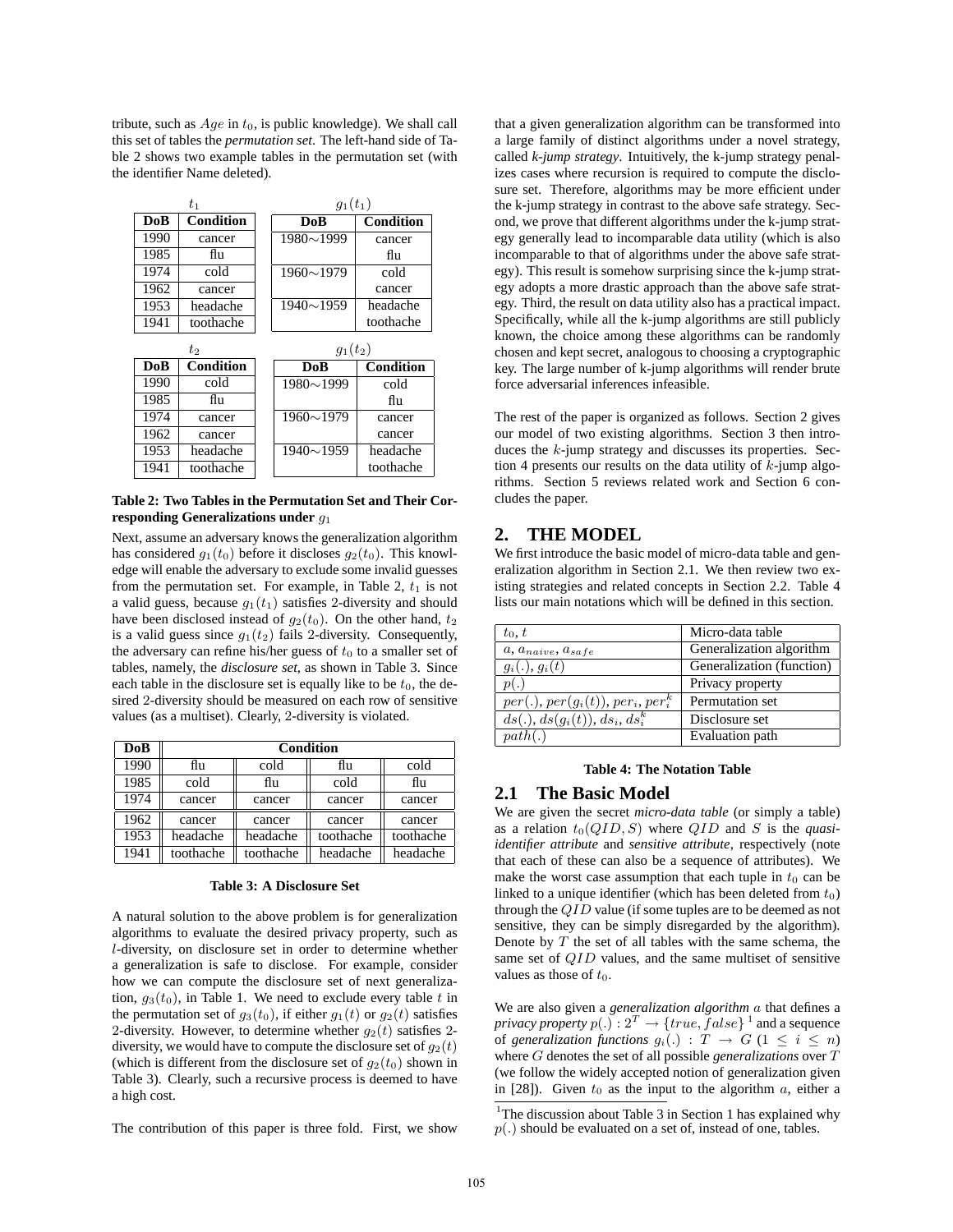generalization  $g_i(t_0)$  will be the output and then disclosed, or  $\phi$  will be the output and nothing is disclosed (we assume the adversary does not know about this fact).

Note that in a real world generalization algorithm, a generalization function may take an implicit form, such as a cut of the taxonomy tree [31]. Moreover, the sequence of generalization functions to be applied to a given table is typically decided on the fly. Our simplified model is reasonable as long as such a decision is based on the quasi-identifier (which is true in, for example, the Incognito [18]), because an adversary who knows both the quasi-identifier and the generalization algorithm can simulate the latter's execution to determine the sequence of generalization functions for the disclosed generalization.

## **2.2 The Algorithms**  $a_{naive}$  **and**  $a_{safe}$

When adversarial knowledge about a generalization algorithm is not taken into account, the algorithm can take the following *naive strategy*. Given a table  $t_0$  and the generalization functions  $q_i(.)$  (1 <  $i \leq n$ ) already sorted in a non-increasing order of data utility  $2$ , the algorithm will then evaluate the privacy property  $p(.)$  on each of the *n* generalizations  $g_i(t_0)$  $(1 \leq i \leq n)$  in the given order. The first generalization  $g_i(t_0)$  satisfying  $p(g_i(t_0)) = true$  will be disclosed, which also maximizes the data utility.

We call  $\{t : g_i(t) = g_i(t_0)\}\$  the *permutation set*, and denote it by a function  $per(.)$ :  $G \rightarrow 2^T$  as  $per(g_i(t_0))$  (also written as  $per_i$  when both  $q_i$  and  $t_0$  are clear from context). It is easily seen that evaluating the privacy property  $p(.)$  on a generalization  $g_i(t_0)$  is equivalent to evaluating  $p(.)$  on the permutation set  $per(q_i(t_0))$ . We can thus describe the above algorithm as  $a_{naive}$  shown in Table 5. The algorithm  $a_{naive}$ defines a function  $path(.) : T \rightarrow 2^{[1,n]}$  that represents the sequence of evaluated permutation sets, namely, the *evaluation path* (note that although  $path(t_0)$  is defined as a set, the indices naturally form a sequence). We shall need this concept for later discussions.

**Input:** Table  $t_0$ ; **Output:** Generalization  $g$  or  $\phi$ ; **Method:** 1. **Let**  $path(t_0) = \phi$ ; 2. **For**  $i = 1$  to n 3. **Let**  $path(t_0) = path(t_0) \cup \{i\};$ 4. **If**  $p(\text{per}(g_i(t_0))) = \text{true}$  then 5. **Return**  $g_i(t_0)$ ; 6. **Return** φ;

**Table 5: The Algorithm**  $a_{naive}$ 

Unfortunately, the naive strategy leads to an unsafe algorithm (that is, an algorithm that fails to satisfy the desired privacy property). First, we need to switch to the adversary's point of view. Specifically, consider an adversary who knows the quasi-identifier  $\Pi_{QID}(t_0)$ , the above algorithm  $a_{naive}$ , and the disclosed generalization  $g_i(t_0)$  for some  $i \in [1, n]$ . Given any table  $t$ , by simulating the algorithm's execution, the adversary also knows  $path(t)$ .

First, by only looking at the disclosed generalization  $g_i(t_0)$ , the adversary can deduce  $t_0$  must be one of the tables in the *permutation set*  $per(g_i(t_0))$ . This inference itself does not violate the privacy property  $p(.)$  since the algorithm  $a_{naive}$  does ensure  $p(\text{per}(q_i(t_0))) = \text{true}$  holds before it discloses  $q_i(t_0)$ . However, for any  $t \in per(g_i(t_0))$ , the adversary can decide whether  $i \in path(t)$  by simulating the algorithm's execution with  $t$  as its input.

Clearly, any  $t \in per(g_i(t_0))$  can be a valid guess of the unknown  $t_0$ , only if  $i \in path(t)$  is true. By excluding all invalid guesses, the adversary can obtain a smaller subset of  $per(q_i(t_0))$ , namely, the *disclosure set*. Formally, we define the function  $ds(.)$ :  $G \rightarrow 2^T$  as  $ds(q_i(t_0)) = per(q_i(t_0))$  $\{t : i \notin path(t)\}\$ , and we say  $ds(q_i(t_0))$  is the disclosure set of  $g_i(t_0)$ .

A natural way to fix the unsafe  $a_{naive}$  is to replace the permutation set with the corresponding disclosure set in the evaluation of a privacy property. From above discussions, after  $g_i(t_0)$  is disclosed, the adversary's mental image about  $t_0$  is  $ds(g_i(t_0))$ . Therefore, we can simply let the algorithm to ensure  $p(ds(g_i(t_0))) = true$  before it discloses any  $g_i(t_0)$ . We call this the *safe strategy*, and formally describe it as algorithm  $a_{safe}$  in Table 6.

| <b>Input:</b> Table $t_0$ ;                 |    |  |  |  |  |  |  |
|---------------------------------------------|----|--|--|--|--|--|--|
| <b>Output:</b> Generalization q or $\phi$ ; |    |  |  |  |  |  |  |
| Method:                                     |    |  |  |  |  |  |  |
| 1. Let $path(t_0) = \phi$ ;                 |    |  |  |  |  |  |  |
| 2. For $i=1$ to n                           |    |  |  |  |  |  |  |
| Let $path(t_0) = path(t_0) \cup \{i\};$     | 3. |  |  |  |  |  |  |
| <b>If</b> $p(ds(g_i(t_0))) = true$ then     | 4. |  |  |  |  |  |  |
| <b>Return</b> $q_i(t_0)$ ;                  | 5. |  |  |  |  |  |  |
| Return $\phi$ :                             | б. |  |  |  |  |  |  |

**Table 6: The Algorithm**  $a_{safe}$ 

Taking the adversary's point of view again, when  $g_i(t_0)$  is disclosed under  $a_{safe}$ , the adversary can repeat the aforementioned process to exclude invalid guesses from  $per(g_i(t_0)),$ except that now  $ds_j$   $(j < i)$  will be used instead of  $per_j$ . As the result, he/she will conclude that  $t_0$  must be within the set  $per(g_i(t)) \setminus \{t' : i \notin path(t')\}$ , which, not surprisingly, coincides with  $ds(g_i(t_0))$  (that is, the result of the adversary's inference is  $t_0 \in ds(g_i(t_0))$ . Since  $a_{safe}$  has ensured  $p(ds(g_i(t_0))) = true$ , the adversary's inference will not violate the privacy property  $p(.)$ . That is,  $a_{safe}$  is indeed a safe algorithm.

A subtlety here is that the definition of disclosure set may seem to be a circular definition:  $ds(.)$  is defined using  $path(.)$ ,  $path(.)$  using the algorithm  $a_{safe}$ , which in turn depends on  $ds(.)$ . However, this is not the case. In defining the disclosure set,  $ds(q_i(t))$  depends on the truth value of the condition  $i \notin path(t)$ . In table 6, we can observe that this truth value can be decided in line 3, right before  $ds(q_i(t))$  is needed (in line 4). Therefore, both concepts are well defined.

On the other hand, we can see that for computing  $ds(g_i(t_0))$ , we must compute the truth value of the condition  $i \notin path(t)$ 

<sup>&</sup>lt;sup>2</sup>Our discussion does not depend on specific utility measures as long as the measure is defined based on quasi-identifiers.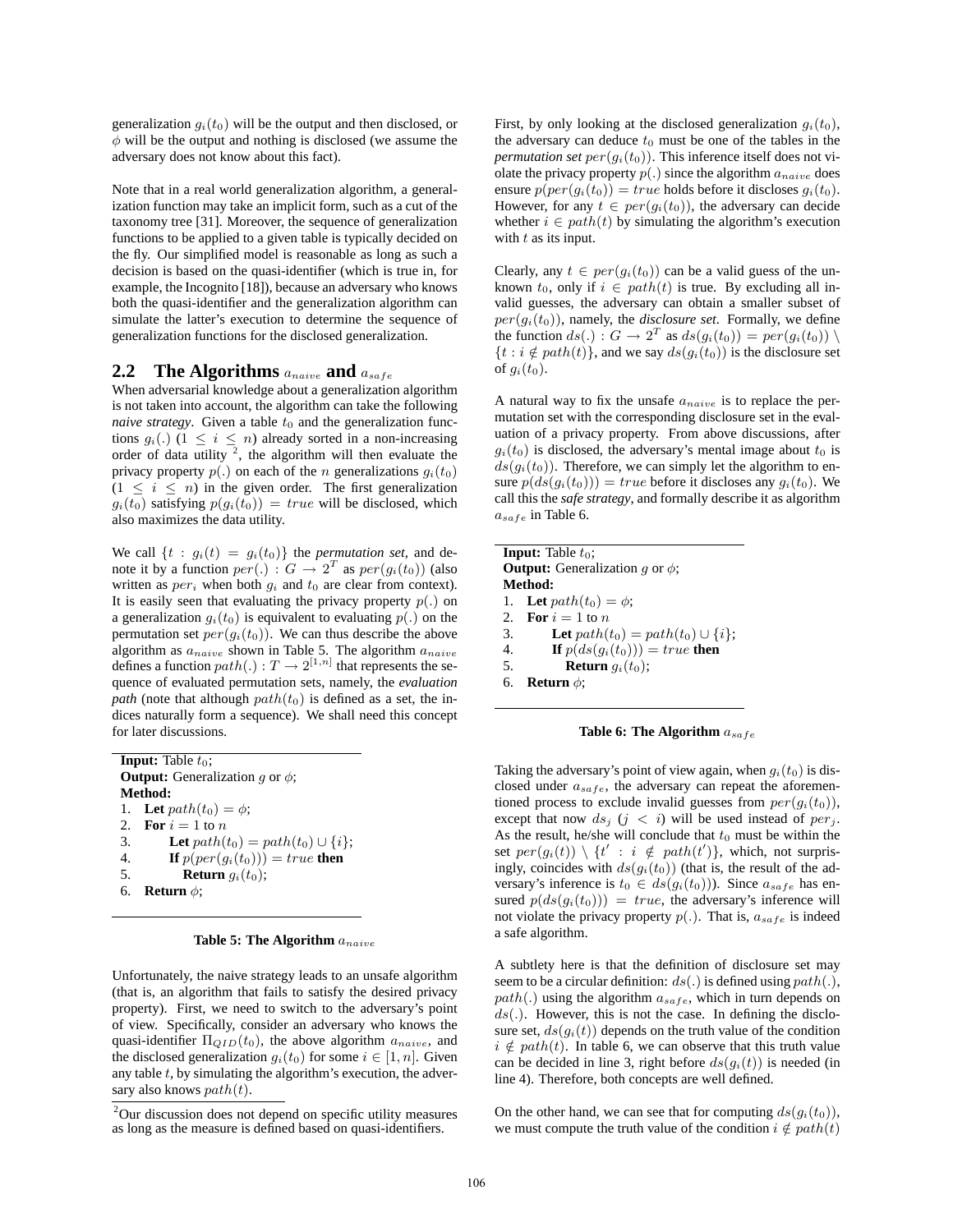for every  $t \in per(g_i(t_0))$ . Moreover, to construct  $path(t)$ requires us to simulate the execution of  $a_{safe}$  with t as the input. Therefore, to compute  $ds(q_i(t_0))$ , we will have to compute  $ds(g_i(t))$  for all  $t \in per(g_i(t_0))$  and  $j = 1, 2, \ldots, i-1$ . Clearly, this is an expensive process. In next section, we shall investigate a novel family of algorithms for reducing the cost.

#### **3.** K**-JUMP STRATEGY**

We first introduce the  $k$ -jump strategy in Section 3.1. We then discuss its properties in Section 3.2.

# **3.1 The Algorithm Family**  $a_{jump}(\vec{k})$

In the previous section, we have shown that the naive strategy is unsafe, and the safe strategy is safe but may incur a high cost due to the inherently recursive process. First, we more closely examine the limitation of these algorithms in order to build intuitions toward our new solution. In Figure 1, the upper and middle chart shows the decision process of the previous two algorithms,  $a_{naive}$  and  $a_{safe}$ , respectively. Each box represents the  $i^{th}$  iteration of the algorithm. Each diamond represents an evaluation of the privacy property  $p(.)$  on the set inside the diamond, and the symbol  $Y$  and  $N$  denotes the result of such an evaluation to be true and false, respectively.

Comparing the two charts, we can have four different cases in each iteration of the algorithm (some iterations actually have less possibilities, as we shall show later):

- First, if  $p{(per_i)} = p(ds_i) = false$  (recall that  $per_i$  is an abbreviation of  $per(q_i(t_0))$ , then clearly, both algorithms will immediately move to the next iteration.
- Second, if  $p(\text{per}_i) = p(ds_i) = \text{true}$ , both algorithms will disclose  $g_i(t_0)$  and terminates.
- Third, we delay the discussion of the case of  $p(per_i)$  =  $false \wedge p(ds_i) = true$  to later sections.
- Finally, we can see the last case,  $p{(per_i)} = true \land$  $p(ds_i) = false$ , is the main reason that  $a_{naive}$  is unsafe, and that  $a_{safe}$  must compute the disclosure set and consequently result in an expensive recursive process.

Therefore, informally, we penalize the last case, by *jumping* over the next  $k - 1$  iterations of the algorithm. As a result, we have the k*-jump strategy* as illustrated in the lower chart of Figure 1. More formally, the family of algorithms under the k-jump strategy is shown in Table 7.

There are two main differences between  $a_{jump}(\vec{k})$  and  $a_{safe}$ . First, since now in each iteration the algorithm may evaluate  $per_i$  and  $ds_i$ , or  $per_i$  only, we slightly change the definition of evaluation path to be  $path(.) : T \rightarrow 2^{[1,n] \times \{0,1\}}$  so  $(i, 0)$ stands for  $per_i$  and  $(i, 1)$  for  $ds_i$ . Consequently, the definition of a disclosure set also needs to be revised by replacing the condition  $i \notin path(t)$  with  $(i, 1) \notin path(t)$ .

Second, the algorithm family  $a_{jump}(\vec{k})$  takes an additional input, an *n*-dimensional vector  $\vec{k} \in [1, n]^n$ , namely, the *jump distance* vector. In the case of  $p(per_i) = true \wedge p(ds_i) =$ 

**Input:** Table  $t_0$ , vector  $\vec{k} \in [1, n]^n$ ; **Output:** Generalization q or  $\phi$ ; **Method:** 1. **Let**  $path(t_0) = \phi$ ; 2. **Let**  $i = 1$ ; 3. **While**  $(i \leq n)$ 4. **Let**  $path(t_0) = path(t_0) \cup \{(i, 0)\};$ //the pair  $(i, 0)$  represents  $per_i$ 5. **If**  $p(\text{per}(g_i(t_0))) = \text{true}$  then 6. **Let**  $path(t_0) = path(t_0) \cup \{(i, 1)\};$ //the pair  $(i, 1)$  represents  $ds_i$ 7. **If**  $p(ds(g_i(t_0))) = true$  **then** 8. **Return**  $g_i(t_0)$ ; 9. **Else** 10. **Let**  $i = i + \vec{k}[i];$ // $\vec{k}[i]$  is the  $i^{th}$  element of  $\vec{k}$ 11. **Return** φ;

**Table 7: The Algorithm Family**  $a_{jump}(\vec{k})$ 

*false*, the algorithm will directly jump to the  $(i + \vec{k}[i])^{th}$  iteration (note that jumping to the  $i^{th}$  iteration for any  $i > n$ will simply lead to line 10 of the algorithm, that is, to disclose nothing). In the special case that  $\forall i \in [1, n]$   $\vec{k}[i] = k$  for some integer k, we shall abuse the notation to simply use k for  $\vec{k}$ .

Despite the difference between  $a_{safe}$  and  $a_{jump}(\vec{k})$ , the final condition for disclosing a generalization remains the same, that is,  $p(ds_i) = true$ . This simple fact suffices to show  $a_{jump}(\vec{k})$  to be a safe family of algorithms.

# **3.2 Properties of**  $a_{jump}(\vec{k})$

We discuss several properties of the algorithms  $a_{jump}(\vec{k})$  in the following.

• **Computation of the Disclosure Set** Again, the disclosure set is well defined under  $a_{jump}(\vec{k})$ , although it may seem to be a circular definition at first glance. First,  $ds(g_i(t))$  depends on the truth value of the condition  $(i, 1) \notin path(t)$ . In table 7, we can then observe that this value can be decided in line 5, right before  $ds(g_i(t))$ is needed (in line 6).

Although computing disclosure sets under  $a_{jump}(\vec{k})$  is similar to that under  $a_{safe}$ , the former is generally more efficient. Specifically, recall that under  $a_{safe}$ , to compute  $ds(g_i(t_0))$  we must first compute  $ds(g_j(t))$  for all  $t \in per(g_i(t_0))$  and  $j = 1, 2, \ldots, i - 1$ . In contrast, this expensive recursive process in not always necessary under  $a_{jump}(\vec{k})$ .

Referring to the lower chart in Figure 1, to compute  $ds(q_i(t_0))$  for any  $2 < i < 2 + k$ , we no longer need to always compute  $ds(q_2(t))$  for every  $t \in per_i$ . By definition,  $ds(q_i(t_0)) = per(q_i(t_0)) \setminus \{t : (i, 1) \notin$ path(t)}. From the chart, it is evident that  $(i, 1) \notin$  $path(t)$  is true as long as  $p(per(g_2(t))) = true$  (in which case  $path(t)$  will either terminates at  $ds_2$  or jump over the  $i^{th}$  iteration). Therefore, for any such table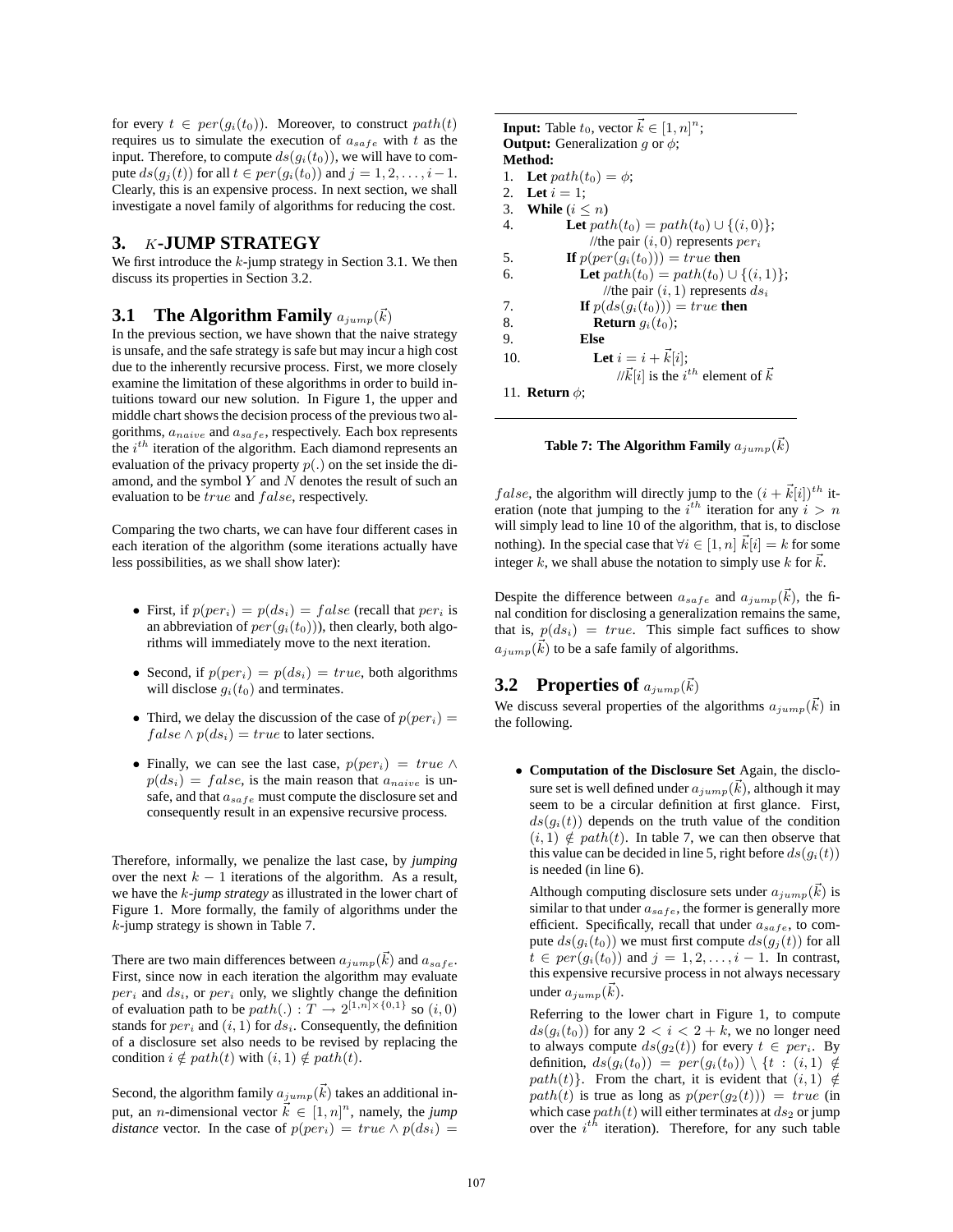

**Figure 1: The Decision Process of Different Strategies**

t, we do not need to compute  $ds(g_2(t))$  in computing  $ds(g_i(t_0))$ .

As an extreme case, when the jump distance vector is  $(n, n - 1, \ldots, 1)$ , all the jumps end at  $\phi$  (disclosing noting). In this case, the computation of disclosure set is no longer a recursive process. To compute  $ds(g_i(t_0))$ , it suffices to only compute  $per(g_j(t))$  for  $t \in per(g_i(t_0))$ and  $j = 1, 2, \ldots, i - 1$ . The complexity is thus significantly lower.

•  $ds(g_1(t_0))$  and  $ds(g_2(t_0))$  The first two disclosure sets have some special properties. First of all,  $ds(q_1(t_0)) =$  $per(g_1(t_0))$  is true. Intuitively, since any given table itself generally does not satisfy the privacy property, in computing  $ds_1$ , an adversary cannot exclude any table from  $per_1$ . More specifically, when  $q_1(t_0)$  is disclosed, for all  $t \in per(g_1(t_0))$ ,  $path(t)$  must always end at  $ds_1$ , because  $p(per(g_1(t))) = true$  follows from the fact that  $per(g_1(t)) = per(g_1(t_0))$  (by the definition of permutation set) and  $p(per(g_1(t_0))) = true$  (by the fact that  $g_1(t_0)$  is disclosed). Therefore,  $ds(g_1(t_0)) =$  $per(g_1(t_0)) \setminus \{t : (1,1) \notin path(t)\}\$  yields  $ds(g_1(t_0)) =$  $per(g_1(t_0))$ .

Second, we show that  $ds(g_2(t_0))$  is independent of the distance vector  $\vec{k}$ . That is, all algorithms in  $a_{jump}(\vec{k})$ share the same  $ds(g_2(t_0))$ . By definition,  $ds(g_2(t_0)) =$  $per(g_2(t_0)) \setminus \{t : (2,1) \notin path(t)\}.$  As  $ds(g_1(t_0)) =$  $per(g_1(t_0))$  is true, the case  $p(per(g_1(t_0))) = true \wedge$   $p(ds(g_1(t_0))) = false$  is impossible, and consequently the jump from  $ds_1$  is never to happen (which explains the missing edge in the lower chart of Figure 1). Therefore, the condition  $(2, 1) \notin path(t)$  does not depend on the distance vector  $\vec{k}$ .

• **Size of the Family** First, with *n* generalization functions, we can have roughly  $(n - 1)!$  different jump distance vectors since the  $i^{th}$   $(2 \leq i \leq n)$  iteration may jump to  $(n - i + 1)$  different destinations (that is,  $i +$  $1, i+2, \ldots, n+1$ , where the  $(n+1)^{th}$  iteration means disclosing nothing). Clearly,  $(n - 1)!$  is a very large number even for a reasonably large  $n$ . Moreover, the space of jump distance vectors will be further increased when we *reuse* generalization functions in a meaningful way, as will be shown in later sections. Therefore, we can now transform any given unsafe algorithm  $a_{naive}$ into a large family of safe algorithms. This fact lays a foundation for making secret choices of  $k$ -jump algorithm to prevent adversarial inferences.

Note here the jump distance refers to possible ways an algorithm may jump at each iteration, which is not to be confused with the evaluation path of a specific table. For example, the vector  $(n, n-1, \ldots, 1)$  yields a valid  $k$ -jump algorithm that always jumps to disclosing nothing, whereas any specific evaluation path can include at most one of such jumps. There is also another plausible but false perception related to this. That is, an algorithm with the jump distance  $k$  (note that here  $k$  denotes a vec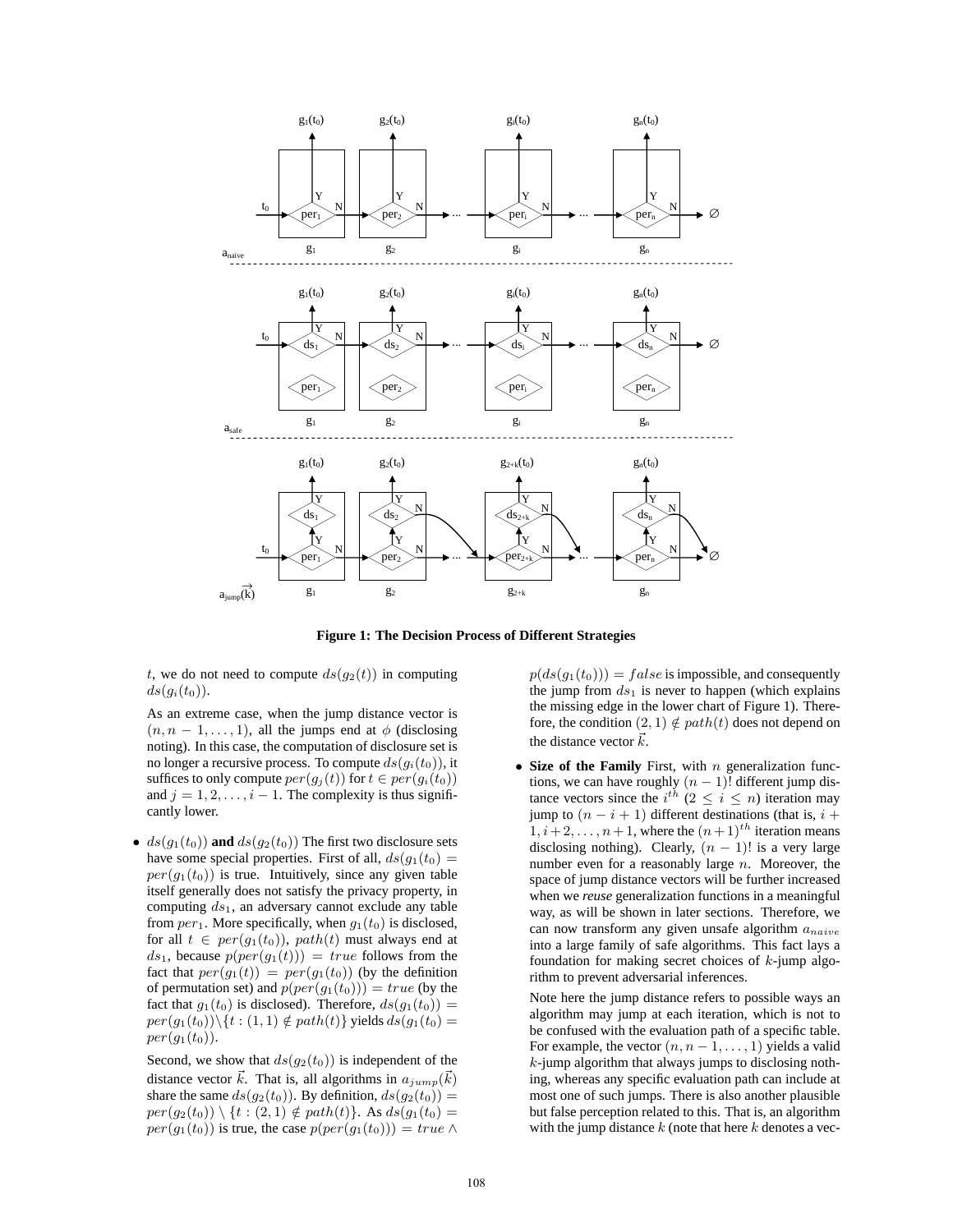tor whose elements are all equal to  $k$ ) will only disclose a generalization under  $g_i(.)$  where i is a multiplication of k. This perception may lead to false statements about data utility, for example, that the data utility for  $k = 2$ is better than that for  $k = 4$ . In fact, regardless of the jump distance, an algorithm may potentially disclose a generalization under every  $q_i(.)$ . The reason is that each jump is only possible, but not mandatory for a specific table.

#### **4. DATA UTILITY COMPARISON**

In this section, we compare the data utility of different algorithms from the same family. Section 4.1 considers the family of  $k$ -jump algorithms. Section 4.2 studies the case when some generalization functions are reused in an algorithm. Section 4.3 addresses  $a_{safe}$ .

#### **4.1 Data Utility of** k**-Jump Algorithms**

Our main result is that the data utility of two  $k$ -jump algorithms  $a_{jump}(\vec{k})$  and  $a_{jump}(\vec{k}')$  from the same family is generally incomparable  $3$ . That is, the data utility cannot simply be ordered based on the jump distance of two algorithms.

We do not rely on specific utility measures. Instead, the generalization functions are assumed to be sorted in a non-increasing order of their data utility. Consequently, an algorithm  $a_1$  is considered to have better or equal data utility compared to another algorithm  $a_2$  (both algorithms are from the same family), if we can construct a table t for which  $a_1$  returns  $g_i(t)$  and  $a_2$ returns  $g_i(t)$ , with  $i < j$ .

Such a construction is possible with two methods. First, we let  $path(t)$  under  $a_2$  to jump over the iteration in which  $a_1$ terminates. Second, when the first method is not an option, we let  $path(t)$  under  $a_2$  to include a disclosure set that does not satisfy the privacy property  $p(.)$ , whereas  $path(t)$  under  $a_1$  to include one that does. We first consider the following two special cases.

- $a_{jump}(1)$  and  $a_{jump}(i)$   $(i > 1)$  In this case, the evaluation path of  $a_{jump}(1)$  can never jump over that of  $a_{jump}(i)$  (in fact, a jump distance of 1 means no jump at all). Therefore, we apply the above second method, that is, to rely on different disclosure sets of the same disclosed generalization.
- $a_{jump}(i)$  and  $a_{jump}(j)$  (1 <  $i < j$ ) For this case, we apply the above first method, that is, by constructing an evaluation path that jumps over the other.

From now on, we shall add superscripts to existing notations to denote the distance vector of different algorithms. For example,  $ds_1^k$  means the disclosure set  $ds_1$  under the algorithm  $a_{jump}(k)$ . First, we need the following result.

LEMMA 1. *For any*  $a_{jump}(1)$  *and*  $a_{jump}(i)$   $(i > 1)$  *algorithms from the same family, we have*  $ds_3^i \subseteq ds_3^1$ .

PROOF. By definition, we have

$$
ds_3^1(t_0) = per_3(t_0)) / \{t | (t \in per_3(t_0)) \land (p(per_1(t)) = true
$$

$$
\lor (p(per_2(t)) = true \land p(ds_2^1(t)) = true)) \}
$$

$$
(1)
$$

$$
ds_3^i(t_0) = per_3(t_0)/\{t | (t \in per_3(t_0)) \wedge (p(per_1(t)) = true \vee p(per_2(t)) = true)\} \quad (2)
$$

from which the result follows.  $\Box$ 

From Lemma 1, we can have the following straightforward result needed for proving Theorem 1.

LEMMA 2. *The data utility of*  $a_{jump}(1)$  *is always better than or equal to that of*  $a_{jump}(i)$  ( $i > 1$ ) when both algo*rithms are from the same family with a set-monotonic* <sup>4</sup> *privacy property*  $p(.)$  *and*  $n = 3$ *.* 

THEOREM 1. For any  $i > 1$ , there always exist cases in *which the data utility of the algorithm*  $a_{jump}(i)$  *is better than that of*  $a_{jump}(1)$ *, and vice versa.* 

PROOF. The key is to have different disclosure sets  $ds_3$  under the two algorithms such that one satisfies  $p(.)$  and the other fails. By Lemma 2, the case where the data utility of  $a_{jump}(1)$ is better than or equal to that of  $a_{jump}(i)$  ( $i > 1$ ) is trivial to construct and hence is omitted.

We only show the other case where  $a_{jump}(i)$  has better data utility. Basically, we need to design a table to satisfy the following. First,  $per_1$  and  $per_2$  do not satisfy  $p(.)$  while  $per_3$ does. Second,  $p(ds_3^1) = true$  and  $p(ds_3^1) = false$  are both true.

Table 8 shows our construction for the proof. The privacy property  $p(.)^5$  is that the highest ratio of a sensitive value in a group must be no greater than  $\frac{1}{2}$ . We show that  $a_{jump}(i)$  can disclose using  $g_3$ , whereas  $a_{jump}(1)$  cannot.

1. For this special case,  $ds_3^k(t_0)$  can be computed by first excluding any table t for which  $p(per_1(t)) = true$ . The tables in  $ds_3^i(t_0)$  must belong to one of the following four disjoint sets.

In the first case,  $I$  has sensitive value  $C_6$ . The number of tables in this case is  $\binom{2}{1} \times \binom{2}{1} \times \binom{4}{1} \times \binom{3}{1} \times \binom{6}{2} \times$  $\binom{4}{2}$  = 48 × 90 = 4320. Denote this set by  $S_1$ . In the other three cases,  $I$  does not have  $C_6$  and both  $N$  and  $O$ have  $C_7$ ,  $C_8$ , or  $C_9$ , denoted respectively by  $S_2$ ,  $S_3$ , and  $S_4$ . Each of these includes  $\binom{2}{1} \times \binom{2}{1} \times \binom{4}{1} \times \binom{3}{1} \times$  $\binom{2}{1} \times \binom{4}{1} \times \binom{3}{1} = 48 \times 24 = 1152$  tables.

Now consider generalizing these tables using  $g_2$ . All tables in the last three sets cannot be disclosed under  $q_2$ 

<sup>&</sup>lt;sup>3</sup>Here the comparison of data utility is independent of the given table, which explains why the notation  $a_{jump}(\vec{k})$  does not indicate the given table.

<sup>&</sup>lt;sup>4</sup>That is,  $p(S) = true$  implies  $\forall S' \supseteq S$   $p(S') = true$ .<br><sup>5</sup>Notice that here (and in the remainder of the namer). <sup>5</sup>Notice that here (and in the remainder of the paper)  $p(.)$  is not necessarily set-monotonic.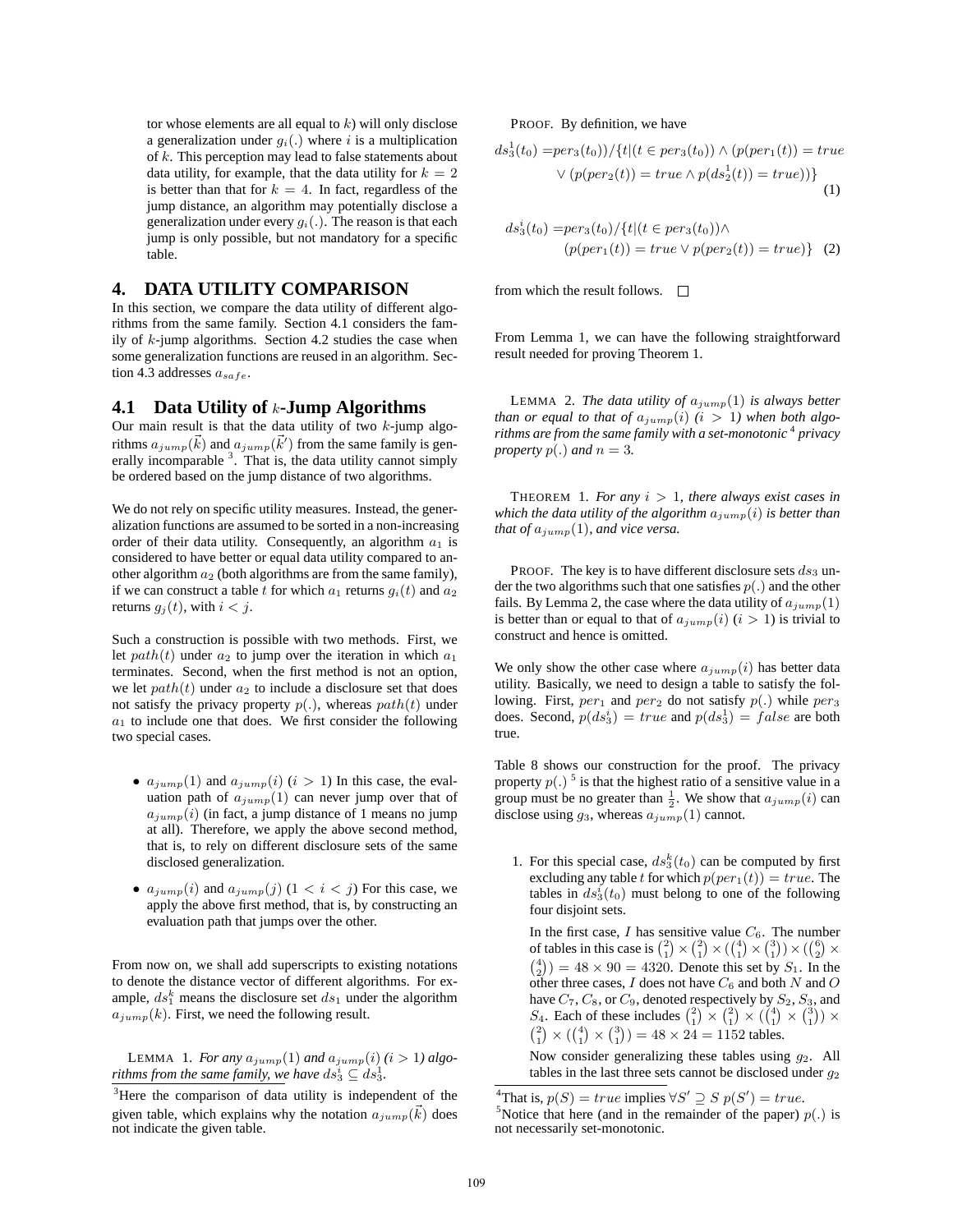since each of their permutation sets under  $g_2$  fails the privacy property. For the same reason, tables in the first set in which both N and O have  $C_7$ ,  $C_8$ , or  $C_9$ , which is denoted as  $S'_1$ , cannot be disclosed under  $g_2$ , either. The cardinality of  $S'_1$  is  $\binom{2}{1} \times \binom{2}{1} \times \binom{4}{1} \times \binom{3}{1} \times \binom{4}{2} \times \binom{4}{2} =$  $48 \times 18 = 864.$ 

For  $a_{jump}(i)$ , all the tables in  $(S_1 \backslash S_1')$  will be excluded from  $ds_3^i(t_0)$ . The reason is the following. Each of their permutation sets under  $g_2$  satisfies the privacy property, so  $a_{jump}(i)$  will disclose them either under  $g_2$  or after  $g_3$ . Therefore,  $ds_3^i(t_0) = S_1' \cup S_2 \cup S_3 \cup S_4$ . The highest ratio of sensitive value is that of  $A$  and  $B$  associated with  $C_0$  or  $C_1$ , which is  $\frac{1}{2}$ . Since  $ds_3^i(t_0)$  satisfies the privacy property, it can be disclosed using  $g_3$  under  $a_{jump}(i)$ .

- 2. As to the case of  $a_{jump}(1)$ , the disclosure set of all the tables in  $S_1 \setminus S'_1$  do not satisfy the privacy property and hence all of them cannot be removed from  $ds_3^1(t_0)$ . The reason is as follows. First, the permutation set of each such table under  $g_2$  satisfies the privacy property. Next, consider their disclosure sets under  $g_2$ . The set  $S_1 \setminus$  $S'_1$  can be further divided into three disjoint subsets as follows.
	- Either N or O has  $C_7$  and the other has  $C_8$ . This subset has  $\binom{2}{1} \times \binom{2}{1} \times \binom{4}{1} \times \binom{3}{1} \times \binom{1}{1} \times \binom{4}{1} \times$  $\binom{3}{1} \times \binom{2}{1} = 48 \times 24 = 1152$  tables. Based on the sensitive value of  $H$ , this subset can be further divided into two disjoint subsets again.
		- (a) *H* has  $C_6$ . This subset has  $\binom{2}{1} \times \binom{2}{1} \times \binom{3}{1} \times$  $\binom{2}{1} \times \binom{1}{1} \times \binom{4}{1} \times \binom{3}{1} \times \binom{2}{1} = 48 \times$  $12 = 576$  tables. For each table in this subset, to obtain its disclosure set, we must exclude the tables that can be disclosed under  $g_1$  from its permutation set following the same rule as above. The tables in its disclosure set must satisfy that both  $H$  and  $I$  have  $C_6$ . The ratio of both  $H$  and  $I$  being associated with  $C_6$  is  $1.0 > 0.5$ . This clearly violates the privacy property.
		- (b)  $H$  does not have sensitive value  $C_6$ , but has either  $C_4$  or  $C_5$ . This subset has  $\binom{2}{1} \times \binom{2}{1} \times$  $\binom{3}{1} \times \binom{2}{1} \times \binom{1}{1} \times \binom{4}{1} \times \binom{3}{1} \times \binom{2}{1} = 48 \times$  $12 = 576$  tables. Similarly, the tables in the disclosure set must satisfy that two from the set  $\{E, F, G\}$  have  $C_6$ . Moreover, one and only one of  $H$  and  $I$  has  $C_6$ . Therefore, the ratio of both  $E$ ,  $F$ , and  $G$  being associated with  $C_6$  is  $\frac{2}{3} > 0.5$ . This also violates the privacy property.

In summary, the disclosure set of every table in this subset under function  $g_2$  will violate the privacy property, and consequently these tables cannot be disclosed under  $g_2$ . Therefore, the algorithm  $a_{jump}(1)$  must continue to evaluate these tables under  $g_3$  whose permutation set satisfies the privacy property.

• The other two cases are that N and O have  $C_7$ and  $C_9$ , respectively, or  $C_8$  and  $C_9$ , respectively. Similarly, each has 1152 tables, and for the same reason as above, the disclosure set of each table in each subset does not satisfy the privacy property, and hence cannot be disclosed under  $q_2$ .

Consequently, all the tables in  $S_1 \setminus S'_1$  cannot be removed from  $ds_3^1(t_0)$ . Therefore,  $ds_3^1(t_0) = S_1 \cup S_2 \cup$  $S_3 \cup S_4$ . The ratio of *I* being associated with  $C_6$  is  $\frac{48\times90}{48\times(90+24\times3)} = 0.556 > 0.5$ . This violates the privacy property. Therefore, the given table cannot be disclosed using  $g_3$  under  $a_{jump}(1)$ .

| QID                     | $g_1$            | 92               | 93               |  |
|-------------------------|------------------|------------------|------------------|--|
| A                       | $\overline{C}_0$ | $\overline{C}_0$ | $\overline{C}_0$ |  |
| B                       | $C_1$            | $C_{1}$          | $C_1$            |  |
| $\overline{\mathbb{C}}$ | $C_{2}$          | $C_{2}$          | $C_{2}$          |  |
| $\overline{\text{D}}$   | $C_3$            | $C_3$            | $C_3$            |  |
| E                       | $C_4$            | $C_4$            | $\overline{C_4}$ |  |
| F                       | $C_5$            | $C_5$            | $C_5$            |  |
| G                       | $C_{6}$          | $C_6$            | $C_{6}$          |  |
| H                       | $C_{6}$          | $\overline{C_6}$ | $C_{6}$          |  |
| T                       | $C_6$            | $C_6$            | $\overline{C_6}$ |  |
| J                       | $C_7$            | $C_7$            | $C_7$            |  |
| K                       | $C_7$            | $C_7$            | $C_7$            |  |
| L                       | $C_{8}$          | $C_8$            | $C_{8}$          |  |
| $\overline{\mathbf{M}}$ | $C_8$            | $C_8$            | $C_8$            |  |
| $\overline{\rm N}$      | $C_9$            | $C_9$            | $C_9$            |  |
| O                       | $C_9$            | $C_9$            | C9               |  |

**Table 8: The Case Where**  $a_{jump}(i)$  **Has Better Utility Than**  $a_{jump}(1)$ 

Next, we prove the data utility of  $a_{jump}(i)$  and  $a_{jump}(j)$  to be incomparable by constructing non-overlapping evaluation paths.

THEOREM 2. For any  $j > i > 1$ , there always exist cases *where the data utility of the algorithm*  $a_{jump}(i)$  *is better than that of*  $a_{jump}(j)$ *, and vice versa.* 

PROOF SKETCH. Since both  $a_{jump}(i)$  and  $a_{jump}(j)$  can jump over iterations of the algorithm, we can easily construct evaluation paths for the proof. Figure 2 illustrates such constructed paths.

The case where  $a_{jump}(i)$  has better utility than  $a_{jump}(j)$  (1 <  $i < j$ ) is relatively easier to construct. We only show the construction for the other case. We basically need to construct a case satisfying the following conditions:

| $\int$ (if $\omega = 1$ ),                                             | $p(\text{per}_{\omega}) = \text{false};$                                           |
|------------------------------------------------------------------------|------------------------------------------------------------------------------------|
| (if $\omega = 2$ ),                                                    | $p(\text{per}_{\omega}) = \text{true} \wedge p(ds_{\omega}^{i,j}) = \text{false};$ |
| $\bigcup (\forall \omega \in [3, j]),$                                 | $p(\text{per}_{\omega}) = \text{false};$                                           |
| $\Big(\forall \omega \in [j+1, j+2]\Big), \quad p(per_\omega) = true;$ |                                                                                    |
| $\int$ (if $\omega = j + 1$ ),                                         | $p(ds^i_\omega) = false;$                                                          |
| $(i f \omega = j + 2),$                                                | $p(ds_{\omega}^j) = true.$                                                         |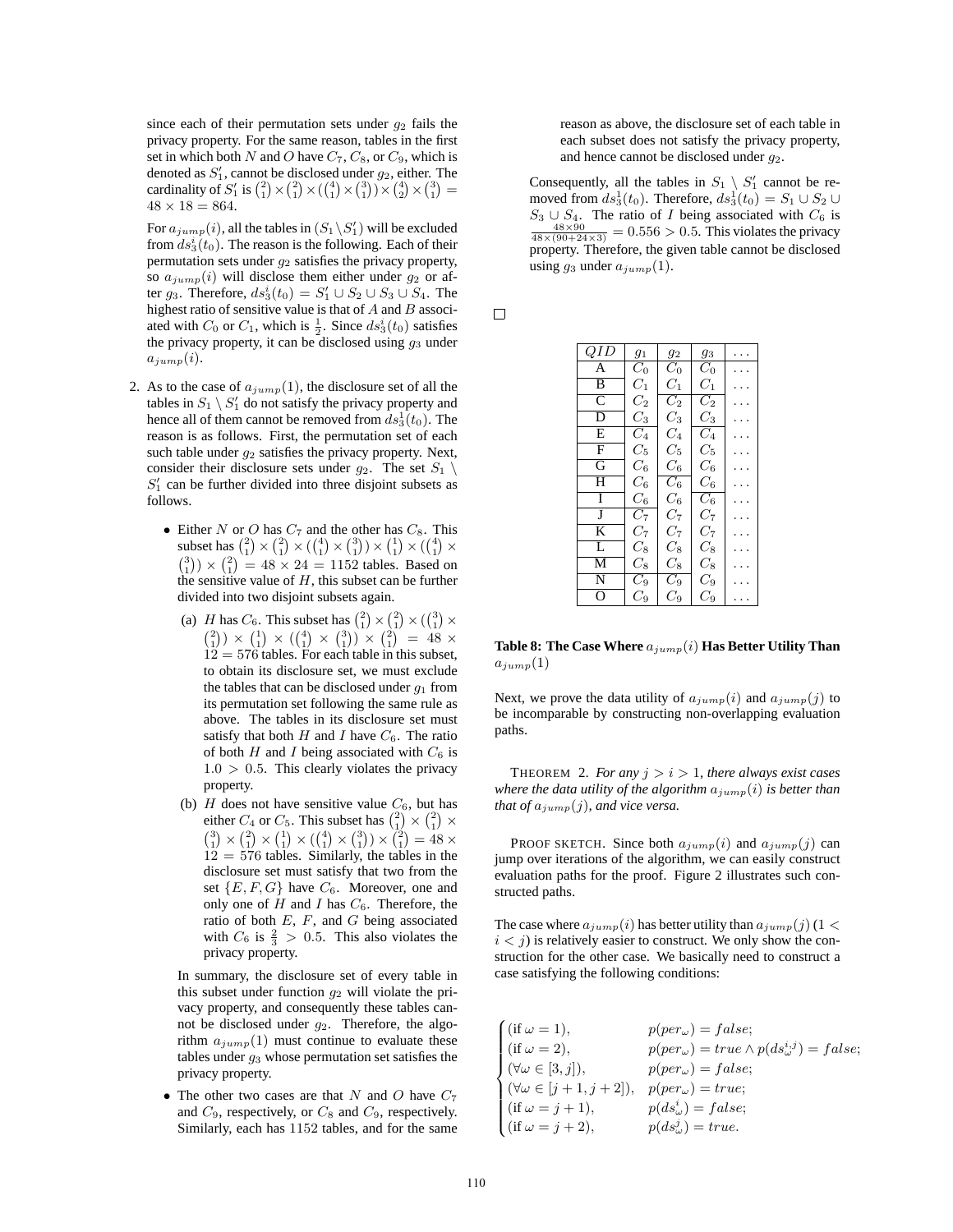The above conditions imply that  $g_{j+2}$  will be used to disclose under  $a_{jump}(j)$ . On the other hand, when  $a_{jump}(i)$  evaluates  $g_{i+2}$ , since its permutation set does not satisfy the privacy property, the algorithm will move to the the next function, and repeat this until it reaches  $g_{j+1}$ . Since  $ds_{j+1}^i(t_0)$  does not satisfy the privacy property, the algorithm will jump to  $g_{j+1+i}$ and will disclose using a function beyond  $g_{j+2}$ .

Table 9 shows our construction where the privacy property is again that the highest ratio of a sensitive value is no greater than  $\frac{1}{2}$ . We assume the table has many others tuples not shown (the purpose of these additional tuples is only to ensure the data utility of the generalizations is in a non-increasing order). Although we shall omit the details due to space limitations, it can be verified that with this construction, both  $a_{jump}(i)$  and  $a_{jump}(j)$  will follow the desired evaluation paths as shown in Figure 2.  $\square$ 

| $g_1$              | 92               | 93             |                      | $g_j$            | $g_{j+1}$        | $g_{j+2}$       |  |
|--------------------|------------------|----------------|----------------------|------------------|------------------|-----------------|--|
| $C_0$              | $C_0$            | $C_0$          | $\ddot{\phantom{0}}$ | $C_0$            | $C_0$            | $C_0$           |  |
| $C_1$              | $C_1$            | $C_1$          | .                    | $C_1$            | $C_1$            | $C_1$           |  |
| $\scriptstyle C_2$ | $C_{2}$          | $C_2$          |                      | $C_2$            | $C_{2}$          | $C_{2}$         |  |
| $\overline{C_3}$   | $\mathcal{C}_3$  | $C_3$          |                      | $\mathcal{C}_3$  | $\mathcal{C}_3$  | $\mathcal{C}_3$ |  |
| $\mathcal{C}_4$    | $C_{4}$          | $C_4$          |                      | $C_4$            | $C_4$            | $C_{4}$         |  |
| $\overline{S}$     | S                | $\overline{S}$ |                      | $\overline{S}$   | $\, S \,$        | $\, S \,$       |  |
| S                  | $\overline{S}$   | $\, S \,$      | .                    | $\boldsymbol{S}$ | $\, S \,$        | $\, S \,$       |  |
| $C_5$              | $C_{5}$          | $C_5$          |                      | $C_5$            | $C_5$            | $C_5$           |  |
| $C_{6}$            | $\overline{C}_6$ | $C_{6}$        | $\cdot$ .            | $C_{6}$          | $\overline{C_6}$ | $C_6$           |  |
| $C_7$              | $C_7$            | $C_7$          | .                    | $C_7$            | $C_7$            | $C_7$           |  |
| $C_{8}$            | $C_{8}$          | $C_{8}$        |                      | $C_{8}$          | $C_{8}$          | $C_{8}$         |  |
| $C_9$              | $C_9$            | $C_9$          | .                    | $C_9$            | $C_9$            | $C_9$           |  |
|                    |                  |                |                      |                  |                  |                 |  |
|                    |                  |                |                      |                  |                  |                 |  |
|                    |                  |                |                      |                  |                  |                 |  |

**Table 9: The Case Where the Data Utility of**  $a_{jump}(j)$  is **better than that of**  $a_{jump}(i)$   $(1 < i < j)$ 

Next, we extend the above results to the more general case in which the two algorithms  $a_{jump}(\vec{k})$  and  $a_{jump}(\vec{k}')$  both have an n-dimensional vector as their jump distances.

**THEOREM** 3. For any  $\vec{k_1}, \vec{k_2} \in [1, n]^n$ , there always exist *cases in which the data utility of the algorithm*  $a_{jump}(\vec{k_1})$  *is* better than that of  $a_{jump}(\vec{k_2})$ , and vice versa.

PROOF SKETCH. Suppose the first different element of  $\vec{k_1}$ and  $\vec{k_2}$  is the  $i^{th}$  element. Without the loss of generality, assume that  $\vec{k_1}[i] < \vec{k_2}[i]$ . There are two cases as follows,

1.  $\vec{k_1}[i] = 1$ : Since  $ds_i^{\vec{k_1}} = ds_i^{\vec{k_2}}$  for all  $1 \leq l \leq i$ , and  $ds_{i+1}^{\vec{k_1}} \supseteq ds_{i+1}^{\vec{k_2}}$ , we can construct in a similar way as in the proof of Theorem 1. Basically, we construct the following evaluation path:  $per_1 \rightarrow per_2 \rightarrow \ldots \rightarrow$  $per_i \rightarrow per_{i+1} \rightarrow ds_{i+1}$  so that in one case we have  $p(ds_{i+1}^{k_1}) = true \wedge p(ds_{i+1}^{k_2}) = false$ , whereas in the

other case we have  $p(ds_{i+1}^{k_1}) = false \wedge p(ds_{i+1}^{k_2}) =$ true.

- 2.  $\vec{k_1}[i] > 1$ : In this case, we consider two sub-cases.
	- (a)  $(\exists j)((i + \vec{k_1}[i] \leq j < i + \vec{k_2}[i]) \wedge (j + \vec{k_1}[j])$  $i + \vec{k_2}[i])$ :

In this sub-case, we can construct the following two evaluation paths.

i. 
$$
a_{jump}(\vec{k_1}) : per_1 \rightarrow per_2 \rightarrow \ldots \rightarrow per_i \rightarrow
$$
  
\n $ds_i^{\vec{k_1}} \rightarrow per_{i+k_1[i]} \rightarrow \ldots \rightarrow per_j \rightarrow ds_j^{\vec{k_1}} \rightarrow$   
\n $per_{j+k_1[j]} \rightarrow \ldots$   
\n $a_{jump}(\vec{k_2}) : per_1 \rightarrow per_2 \rightarrow \ldots \rightarrow per_i \rightarrow$   
\n $ds_i^{\vec{k_2}} \rightarrow per_{i+k_2[i]} \rightarrow p(ds_{i+k_2[i]}^{\vec{k_2}}) = true$   
\nii.  $a_{jump}(\vec{k_1}) : per_1 \rightarrow per_2 \rightarrow \ldots \rightarrow per_i \rightarrow$ 

$$
ds_i^{\vec{k_1}} \to per_{i+\vec{k_1}[i]} \to p(ds_{i+\vec{k_1}[i]}^{\vec{k_1}}) = true
$$
  
\n
$$
a_{jump}(\vec{k_2}) : per_1 \to per_2 \to \dots \to per_i \to ds_i^{\vec{k_2}} \to per_{i+\vec{k_2}[i]} \to \dots
$$

Since  $j + \vec{k_1}[j] > i + \vec{k_2}[i]$ , the data utility of  $a_{jump}(\vec{k_1})$  in the first case is worse than that of  $a_{jump}(\vec{k_2})$ . Meanwhile, since  $i+\vec{k_1}[i] < i+\vec{k_2}[i]$ , we have the converse result in the second case.

(b)  $\neg(\exists j)((i + \vec{k_1}[i] \leq j < i + \vec{k_2}[i]) \wedge (j + \vec{k_1}[j])$  $i + \vec{k_2}[i])$ :

In this sub-case, suppose that  $ds_i^{\vec{k_1}} \neq ds_i^{\vec{k_2}}$  for certain  $i < j \leq i + \vec{k_2}[i]$ , we can construct an evaluation path in which all the permutation sets fail to satisfy the privacy property until the  $j^{th}$  iteration. Then, we construct a case where the disclosure set of  $g_j$  under  $a_{jump}(\vec{k_1})$  satisfies the privacy property while it does not under  $a_{jump}(\vec{k_2})$ , and another case for the converse result. The detailed construction is omitted.

 $\Box$ 

# **4.2 Reusing Generalization Functions**

With the naive strategy, whether a generalization function satisfies the privacy property is independent of other functions. Therefore, it is meaningless to evaluate the same function more than once. However, we now show that with the  $k$ -jump strategy, it is meaningful to *reuse* a generalization function along the evaluation path. This will either increase the data utility of the original algorithm, or lead to new algorithms with incomparable data utility to enrich the the existing family of algorithms. That is, reusing generalization functions may benefit the optimization of data utility.

THEOREM 4. *Given the set of generalization functions, there always exist cases in which the data utility of the algorithm with reusing generalization functions is better than that of the algorithm without reusing, and vice versa.*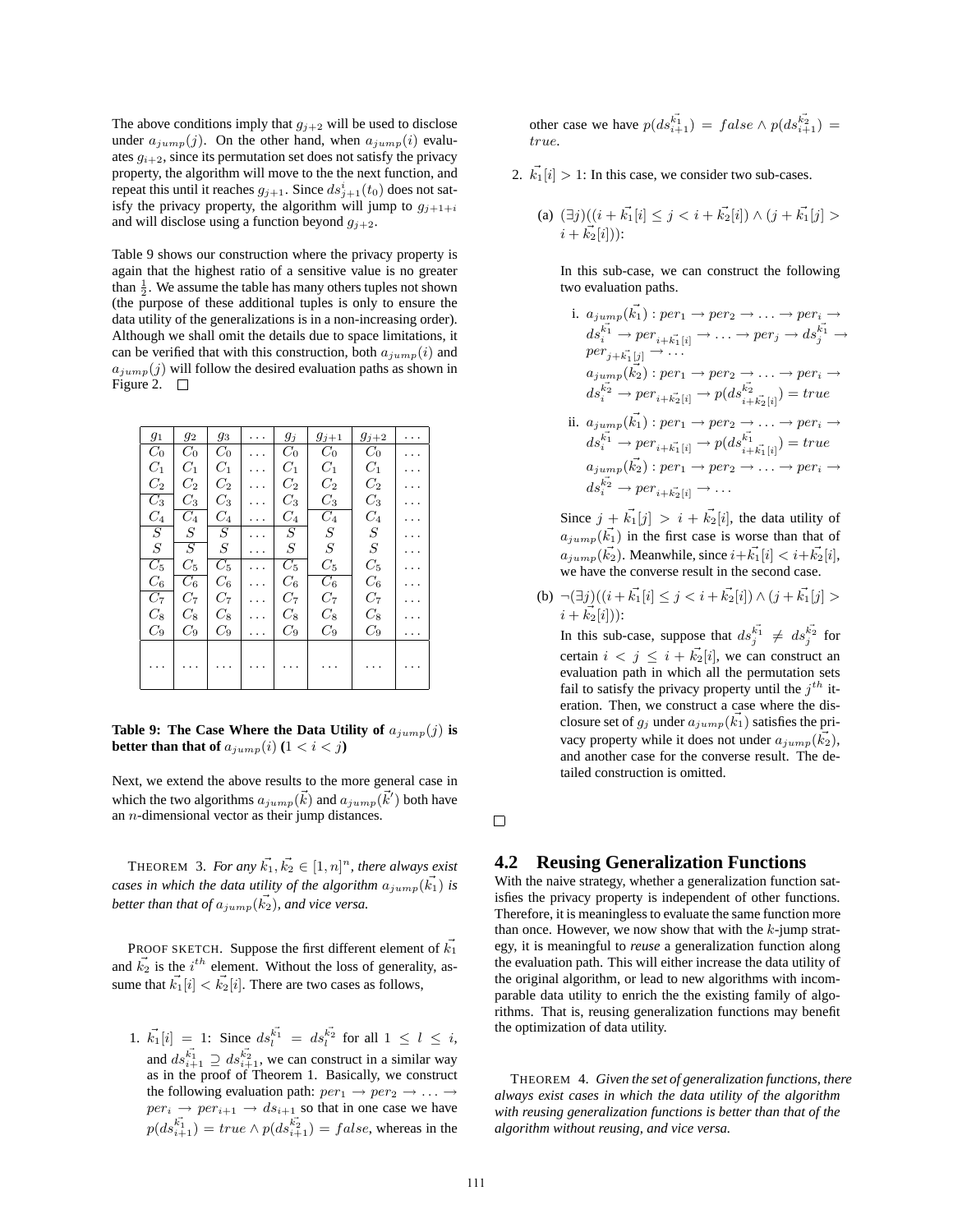**k=i worse than k=j (i<j):**



**Figure 2: The Construction for**  $a_{jump}(i)$  and  $a_{jump}(j)$   $(1 < i < j)$ 

PROOF. Consider two algorithms  $a_1$  and  $a_2$  that define the functions  $g_1, g_2, g_3, g_4, \ldots$  and  $g_1, g_2, g_3, g_{2'}, g_4, \ldots$ , respectively, where  $g_{2'}(.)$  and  $g_2()$  are identical. Suppose both algorithms has the same jump distance  $k = 1$ , and the privacy property is not set-monotonic. We can construct the following two evaluation paths.

- 1.  $a_1(t_0) : per_1(t_0) \rightarrow per_2(t_0) \rightarrow ds_2^1(t_0) \rightarrow per_3(t_0)$  $\rightarrow per_4(t_0) \dots$  $a_2(t_0): per_1(t_0) \to per_2(t_0) \to ds_2^1(t_0) \to per_3(t_0)$  $\rightarrow per_{2'}(t_0) \rightarrow ds_{2'}^1(t_0) \rightarrow p(ds_{2'}^1(t_0)) = true$
- 2.  $a_1(t_0) : per_1(t_0) \to per_2(t_0) \to per_3(t_0) \to per_4(t_0)$  $\rightarrow ds_4^1(t_0) \rightarrow p(ds_4^1(t_0)) = true$  $a_2(t_0): per_1(t_0) \to per_2(t_0) \to per_3(t_0) \to per_{2'}(t_0)$  $\rightarrow per_4(t_0) \rightarrow ds_4^1(t_0) \rightarrow p(ds_4^1(t_0)) = false$

Clearly, the data utility of  $a_1$  in the first case is worse than that of  $a_2$ , while in the second case it is better.  $\Box$ 

It is worth noting that although the same generalization function is repetitively evaluated, its disclosure set will depend on the functions that appear before it in the evaluation path. Take the identical functions  $g_2$  and  $g'_2$  above as an example, the disclosure set of  $g_2$  is computed by excluding from its permutation set the tables which can be disclosed under  $q_1$ ; however, the disclosure set of  $g'_2$  needs to further exclude tables which can be disclosed under  $g_3$ . Therefore,  $ds_{2'} \subseteq ds_2$ . This leads to the following.

PROPOSITION 1. *With a set-monotonic privacy property, reusing generalization functions in a* k*-jump algorithm does not affect the data utility under*  $a_{jump}(1)$ *.* 

PROOF SKETCH. Suppose  $g_i(.)$  is reused as  $g_{i'}(.)$  in a later iteration of the algorithm.  $p(ds_{i'}(t_0)) = true$  implies  $p(ds_i(t_0)) =$ *true* so that the algorithm will disclose under  $g_i(.)$ ; if  $p(ds_{i'}(t_0)) =$ false then the algorithm will continue to the next iteration. In both cases,  $g_{i'}(.)$  does not affect the data utility.

On the other hand, when generalization functions are reused at the end of the original sequence of functions, some tables which will lead to disclosing nothing under the original sequence of functions may have a chance to be disclosed under the reused functions, which will improve the data utility.

PROPOSITION 2. *Reusing a generalization function after the last iteration of an existing* k*-jump algorithm may improve the data utility when* p(.) *is not set-monotonic.*

PROOF SKETCH. We construct a case in which reusing a function will improve the data utility. Consider two algorithms  $a_1$  and  $a_2$  that define the functions  $g_1, g_2, g_3$  and  $g_1, g_2, g_3, g_2$ , respectively, where  $g_{2'}(.)$  and  $g_2()$  are identical. Suppose both algorithms have the same jump distance  $k = 1$ , and the privacy property is not set-monotonic. We need to construct the following two evaluation paths by which  $a_1$  will disclose nothing, while  $a_2$  will disclose using  $g_{2'}$ .

1. 
$$
a_1(x): per_1(x) \rightarrow per_2(x) \rightarrow ds_2^1(x) \rightarrow
$$
  
\n $p (per_3(x)) = false$   
\n2.  $a_2(x): per_1(x) \rightarrow per_2(x) \rightarrow ds_2^1(x) \rightarrow per_3(x) \rightarrow$   
\n $per_{2'}(x) \rightarrow ds_{2'}^1(x) \rightarrow p(ds_{2'}^1(x)) = true$ 

Table 10 shows our construction. The table will lead to disclosing nothing without reusing  $g_2$ , whereas reusing  $g_2$  will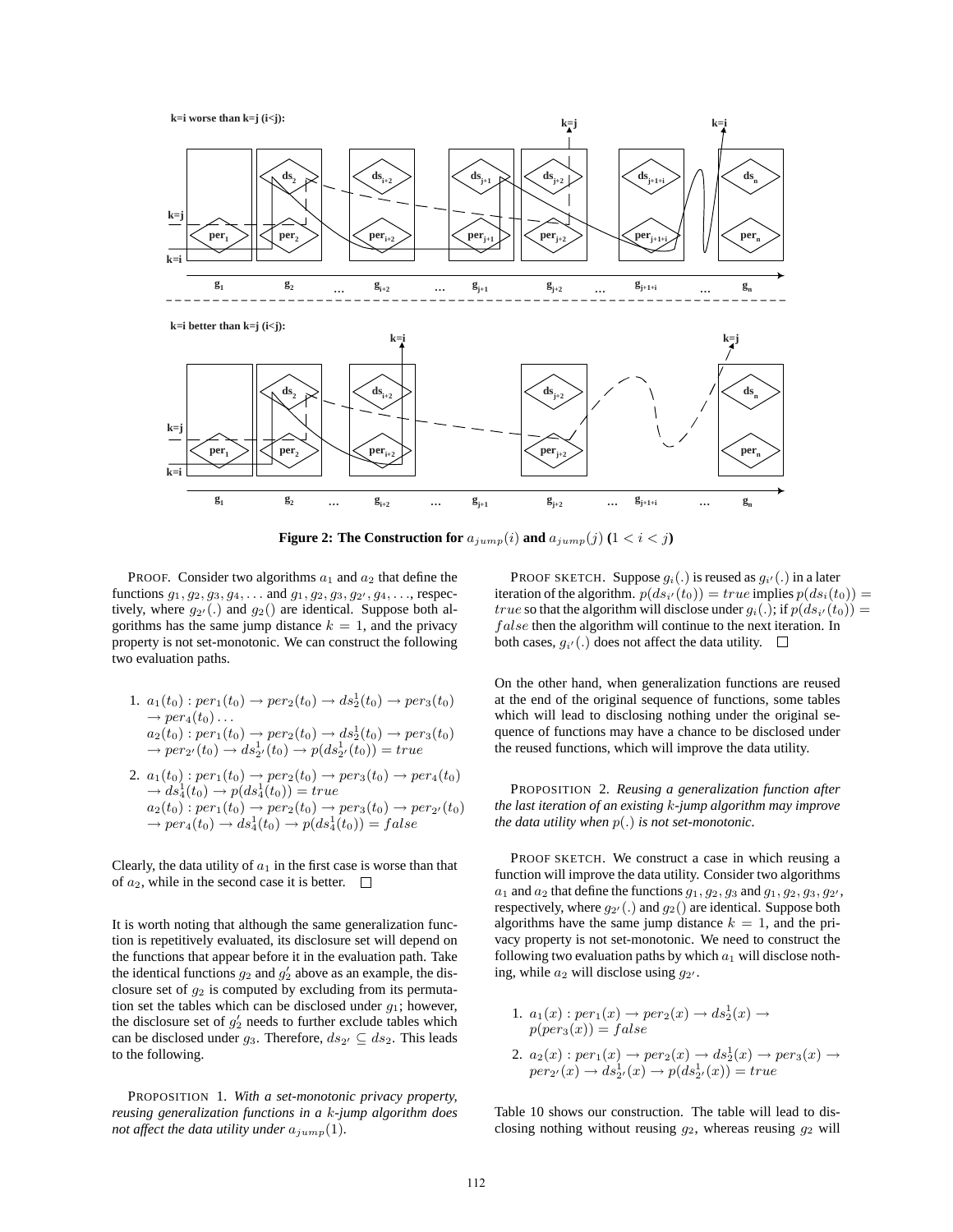lead to a successful disclosure. In this example, the jump distance is 1, and the privacy property is that the highest ratio of any sensitive value is no greater than  $\frac{1}{2}$ .

More specifically, the given table, denoted by  $t_0$ , cannot be disclosed under  $g_1(.)$  or  $g_3(.)$  since  $p(per_1) = p(per_3) =$ *false.* For  $g_2$ , we have  $p{(per_2)} = true$ . The tables in  $ds_2$ must be in one of the following three disjoint sets.

- 1. C has the sensitive value  $C_3$ . The number of such tables is  $\binom{2}{1} \times \binom{4}{1} \times \binom{3}{1} = 24$ . Denote this set by  $S_1$ .
- 2. C does not have  $C_3$ , and both D and E have  $C_3$ . There are  $\binom{2}{1} \times \binom{2}{1} = 8$  such tables. Denote this set by  $S_2$ .
- 3. C does not have  $C_3$ , and both F and G have  $C_3$ . There are 8 such tables. Denote this set by  $S_3$ .

We then have  $ds_2 = S_1 \cup S_2 \cup S_3$ . The ratio of C being associated with  $C_3$  is  $\frac{24}{24+8+8} = 0.6 > 0.5$ , so  $g_2(t_0)$  cannot be disclosed, either.

Now, consider the case that  $g_2$  is reused as  $g_{2'}$ . To calculate the disclosure set of  $ds_{2'}$ , the tables which can be disclosed under  $g_1$ ,  $g_2$ , and  $g_3$  must be excluded from  $per_2$ . We have that the remaining tables in  $ds_{2}$  are the same as above, that is,  $S_1 \cup S_2 \cup S_3$ . These tables cannot be disclosed under  $g_2$  as mentioned above.  $S_1$  can be further divided into three disjoint subsets as follows.

- 1. One and only one of  $D$  and  $E$  has  $C_3$ , so does  $F$  and  $G$ . This subset has  $\binom{2}{1} \times \binom{2}{1} \times \binom{2}{1} \times \binom{2}{1} = 16$  tables, and is denoted by  $S_{11}$ .
- 2. Both D and E have  $C_3$ . This subset has  $\binom{2}{1} \times \binom{2}{1} = 4$ tables, and is denoted by  $S_{12}$ .
- 3. Both  $F$  and  $G$  have  $C_3$ . This subset also has 4 tables, and is denoted by  $S_{13}$ .

All the tables in  $S_{12}$ ,  $S_{13}$ ,  $S_2$ , and  $S_3$  cannot be disclosed under  $q_3$  since their permutation sets under  $q_3$  do not satisfy the privacy property (the highest ratios of a sensitive value are respectively 0.6, 1.0, 0.6, and 1.0). On the other hand, the tables in  $S_{1_1}$  can be disclosed under  $g_3$  (the highest ratio is 0.5, which is the ratio of  $F$  and  $G$  being associated with  $C_3$ and  $C_4$  (or  $C_5$ )). The disclosure set under the reused function  $g_{2'}$  is  $ds_{2'} = S_{1_2} \cup S_{1_3} \cup S_2 \cup S_3$ . The ratio of A and B being associated with  $C_1$  or  $C_2$  are 0.5, which is the highest ratio. Therefore,  $g_{2'}(t_0)$  can be safely disclosed.

#### **4.3**  $a_{safe}$  **and**  $a_{jump}(1)$

We show that the algorithm  $a_{safe}$  is equivalent to  $a_{jump}(1)$ when the privacy property is either set-monotonic, or based on the highest ratio of sensitive values.

Given a group  $EC_i$  in the disclosed generalization, let  $nr_i$ be the number of tuples and  $ns<sub>i</sub>$  be the number of unique sensitive values. Denote the sensitive values within  $EC_i$  by  $\{s_{i,1}, s_{i,2}, \ldots, s_{i,ns_i}\}.$  Denote by  $n_{s_{i,j}}$  the number of tuples associated with  $s_{i,j}$ .

| QID | $g_1$ | $q_2$   | $g_3$   | $g_{2'}$    |
|-----|-------|---------|---------|-------------|
|     | $C_1$ | $C_1$   | $C_1$   | $C_1$       |
| в   | $C_2$ | $C_2$   | $C_2$   | $C_2$       |
| Ċ.  | $C_3$ | $C_3$   | $C_{3}$ | $C_{3}$     |
| D   | $C_4$ | Cл      | $C_{4}$ | Cл          |
| E.  | $C_5$ | $C_5$   | $C_5$   | $C_5$       |
| F   | $C_3$ | $C_{3}$ | $C_3$   | $C_{3}$     |
| G.  | $C_3$ | $C_{3}$ | $C_{3}$ | $C_{\rm 3}$ |

#### **Table 10: The Case Where Reusing Generalization Functions Improves Data Utility**

LEMMA 3. *If the privacy property is either set-monotonic or based on the highest ratio of sensitive values, then a permutation set not satisfying the privacy property will imply that any of its subsets does not, either.*

PROOF SKETCH. The result is obvious if the privacy property is set-monotonic. Now consider a privacy property based on the highest ratio of sensitive values, which is supposed to be no greater than a given  $\delta$ . Suppose that  $EC_i$  is a group that does not satisfy the privacy property, and in particular,  $s_{i,j}$  is a sensitive value that leads to the violation. First, we have that  $\frac{n_{s,i}}{n_{r_i}} > \delta$ . Let *nt* be the cardinality of any subset of the permutation set. Since all tables in this subset have the same permutation set, each such table has totally  $n_{s_{i,j}}$  appearances of  $s_{i,j}$ . Therefore, among these tables, the total number of appearances of  $s_{i,j}$  is  $n_{s_{i,j}} \times nt$ . On the other hand, assume that one subset of the permutation set with totally  $nt$  tables actually satisfies the privacy property. Then, the number of each sensitive value associated with a tuple should satisfy  $|s_{i,j}| \leq \delta \times nt$ . Therefore, the total number of sensitive values for all identities is:

$$
nr_i \times |s_{i,j}| \le nr_i \times (\delta \times nt) < nr_i \times \frac{n_{s_{i,j}}}{nr_i} \times nt = n_{s_{i,j}} \times nt. \tag{3}
$$

Therefore, we have  $n_{s_{i,j}} \times nt < n_{s_{i,j}} \times nt$ , a contradiction. Consequently, the initial assumption that there exists a subset of the permutation set satisfying the privacy property must be false.  $\square$ 

Since the disclosure set is computed by excluding tables from the corresponding permutation set, we immediately have the following.

COROLLARY 1. *When the privacy property is either setmonotonic or or based on the highest ratio of sensitive values, the algorithm*  $a_{safe}$  *has the same data utility as*  $a_{jump}(1)$ *.* 

For other kinds of privacy properties, we prove that the data utility is again incomparable between  $a_{safe}$  and  $a_{jump}(1)$ . First, we compare their disclosure set under the  $3^{rd}$  generalization function.

LEMMA 4. *The* ds<sup>3</sup> *under* asafe *is a subset of that under*  $a_{jump}(1)$ .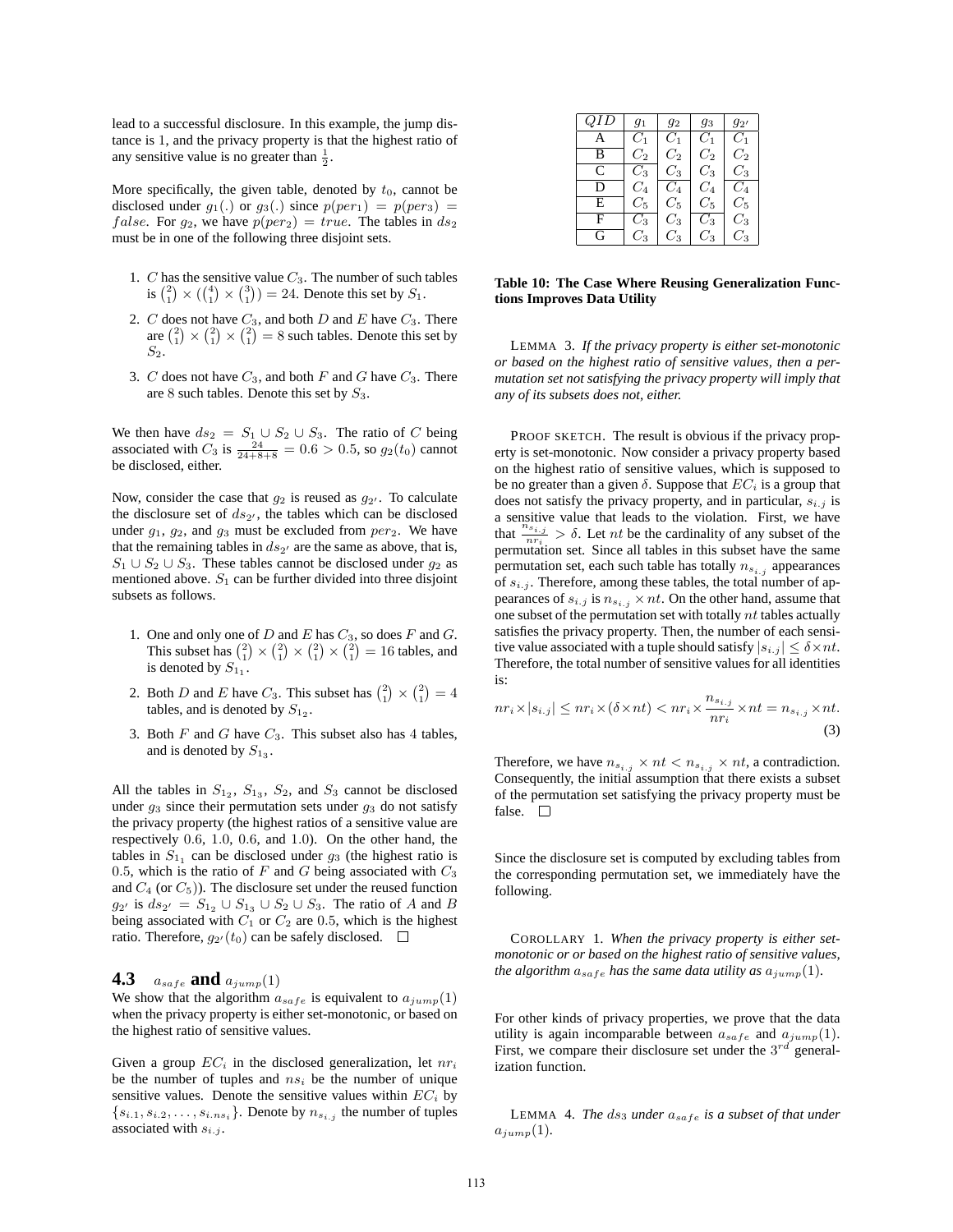PROOF. By definition, we have the following (where the superscript 0 denotes  $a_{safe}$ ).

$$
ds_3^1(t_0) = per_3(t_0)) / \{t | (t \in per_3(t_0)) \land (p (per_1(t))
$$
  
 
$$
\lor (p (per_2(t)) \land p (ds_2^1(t)))) \}
$$
 (4)

$$
ds_3^0(t_0) = per_3(t_0)/\{t | (t \in per_3(t_0)) \land (p(ds_1^0(t))
$$
  
  $\lor p(ds_2^0(t)))\}$   
= per\_3(t\_0)/\{t | (t \in per\_3(t\_0)) \land (p(per\_1(t))  
  $\lor p(ds_2^1(t)))\}$  (5)

Therefore, we have  $ds_3^1(t_0) \supseteq ds_3^0(t_0)$ .

THEOREM 5. *The data utility of*  $a_{safe}$  *and*  $a_{jump}(1)$  *is generally incomparable.*

PROOF SKETCH. Based on Lemma 4, we can construct the following two evaluation paths.

- 1.  $a_{jump}(1)$ :  $per_1 \rightarrow per_2 \rightarrow per_3 \rightarrow p(ds_3^1) = true$  $a_{safe}: ds_1^0 (per_1) \rightarrow ds_2^0 \rightarrow p(ds_3^0) = false$
- 2.  $a_{jump}(1): per_1 \rightarrow per_2 \rightarrow per_3 \ldots$  $a_{safe}: ds_1^0 \rightarrow p(ds_2^0) = true$

Clearly, the data utility of  $a_{jump}(1)$  in the first case is better than that of  $a_{safe}$ , while in the second case it is worse.  $\Box$ 

## **5. RELATED WORK**

The micro-data disclosure problem has received significant attention lately [1, 4, 13, 19, 20]. In particular, data swapping [12, 26, 30] and cell suppression [21] both aim to protect micro-data released in census tables, but those earlier approaches cannot effectively quantify the degree of privacy. A measurement of information disclosed through tables based on the perfect secrecy notion by Shannon is given in [11]. The authors in [6] address the problem ascribed to the independence assumption made in  $[11]$ . The important notion of  $k$ anonymity has been proposed as a model of privacy requirement [28]. It has received tremendous interest in recent years. To achieve optimal  $k$ -anonymity with the most data utility is proved to be computationally infeasible [24].

A model based on the intuition of *blending individuals in a crowd* is proposed in [29]. A personalized requirement for anonymity is studied in [33]. In [14], the authors approach the issue from a different perspective, that is, the privacy property is based on generalization of the protected data and could be customized by users. Much efforts have been made around developing efficient  $k$ -anonymity algorithms [10, 2, 3, 28, 27, 18, 8], whereas the safety of the algorithms is generally assumed. Many more advanced models are proposed to address limitations of k-anonymity. Many of these focus on the deficiency of allowing insecure groups with a small number of sensitive values, such as l-diversity [23], t-closeness [22], alpha-k-anonymity [32], and so on. In addition, a generic model called GBP was proposed to unify the perspective of privacy guarantees in both generalization-based publishing and view-based publishing [5].

While most existing work assume the disclosed generalization to be the only source of information available to an adversary, recent work [34] [31] shows the limitation of such an assumption. In addition to such information, the adversary may also know about the disclosure algorithm. With such extra knowledge, the adversary may deduce more information and finally compromise the privacy property. In the work of [34] [31], the authors discover the above problem and correspondingly introduce models and algorithms to address the issue. However, the method in [31] depends on a specific privacy property, whereas the one in [34] is more general, but it also incurs a high complexity. Closest to this work, a special case of the k-jump strategy is discussed in [35] where all jumps end at disclosing nothing. Our result in this paper is more general than those in [35].

In contrast to micro-data disclosure, aggregation queries are addressed in statistical databases [25, 13, 16]. The main challenge is to answer aggregation queries without allowing inferences of secret individual values. The auditing methods in [9, 7] solve this problem by checking whether each new query can be safely answered based on a history of previously answered queries. The authors of [9, 15, 17] considered the same problem in more specific settings of offline auditing and online auditing, respectively. Closest to our work, the authors of [17] considered knowledge about the decision algorithm itself. However, the solution in [17] only applies to a limited case of aggregation queries and it ignores the current state of the database in determining the safety of a query.

## **6. CONCLUSION**

In this paper, we have proposed a novel  $k$ -jump strategy for micro-data disclosure. We have shown how a given generalization algorithm can be transformed into a large number of safe algorithms. By constructing counter-examples, we have shown that the data utility of such algorithms is generally incomparable. The practical impact of this result is that we can make a secret choice from a large family of  $k$ -jump algorithms, which is analogous to choosing a cryptographic key from a large key space, to optimize data utility based on a given table while preventing adversarial inferences (due to space limitations, more details about such optimization will be given in an extended version of this paper). It can be shown that the computational complexity of a  $k$ -jump algorithm with  $n$  generalization functions is exponential in  $\frac{n}{k}$  (more details about this result and its proof will be given in the extended version), which indicates a reduction in the complexity due to  $k$ . Although the complexity is still exponential, we believe such a reduction may be meaningful considering that micro-data disclosure is typically an offline application.

Further studies will be conducted in the following directions. First, we will study other, more efficient algorithms using the same strategy of making a secret choice of public algorithms. Second, we will employ statistical methods to investigate the average-case data utility provided by different  $k$ -jump algorithms. Third, we will further investigate the issue of reusing generalization functions in an existing algorithm, which has only received limited study in the current work.